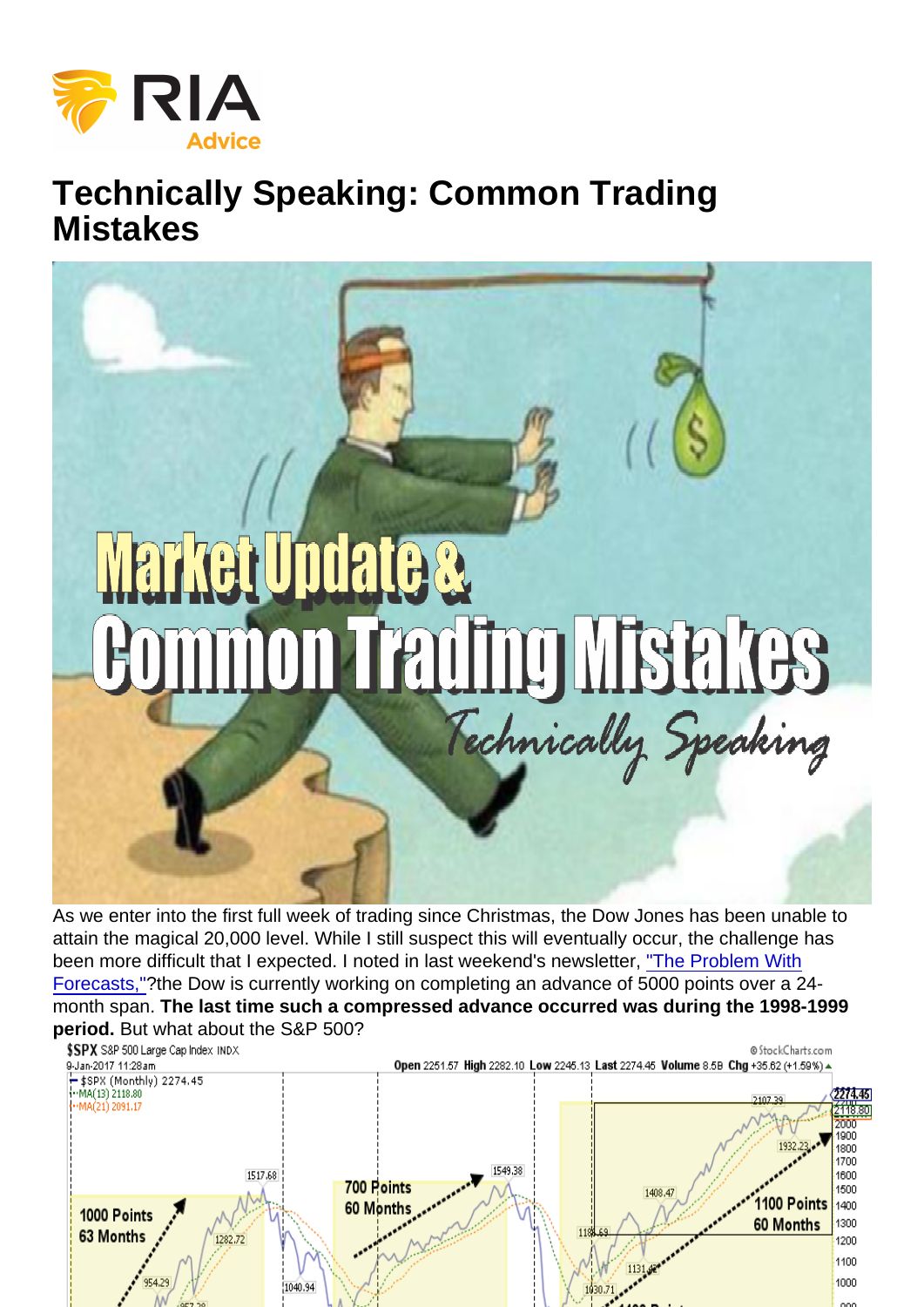Following the 1994 market lull, the S&P 500 began its first serious bull market advance as a wave of investors flooded into the market due to the introduction of online trading and the official opening of the "Wall Street Casino."From 1995 to its peak in March of 2000 the market advance (whole number basis only) by 1000 points over that 60-month period.? Of course, the subsequent correction of the "dot.com" mania reset the market by roughly 50% of that previous advance. Following the crash, investors reluctantly began to return to the markets in mid-2003. As the Federal Reserve, and deregulation of Wall Street advanced, so did investors speculation in the markets as a real estate sub-prime lending took hold. Beginning in 2003, the market began a 60 month trek higher of 700-points before once again finding the limits of "fantasy and reality." So, here we are once again. Over the last 60-months the markets have advanced by 1100 points, and 1400-points over the last 84 months, as Fed-induced monetary stimulus and suppression of interest rates have once again led investors to believe withis time is different." ? Throughout history, as shown in the chart below, prices have ALWAYS, and I repeat ALWAYS, eventually found their limits. There has never been a "permanently high plateau" that inoculated investors from devastating consequences of misconceived and poorly managed investments.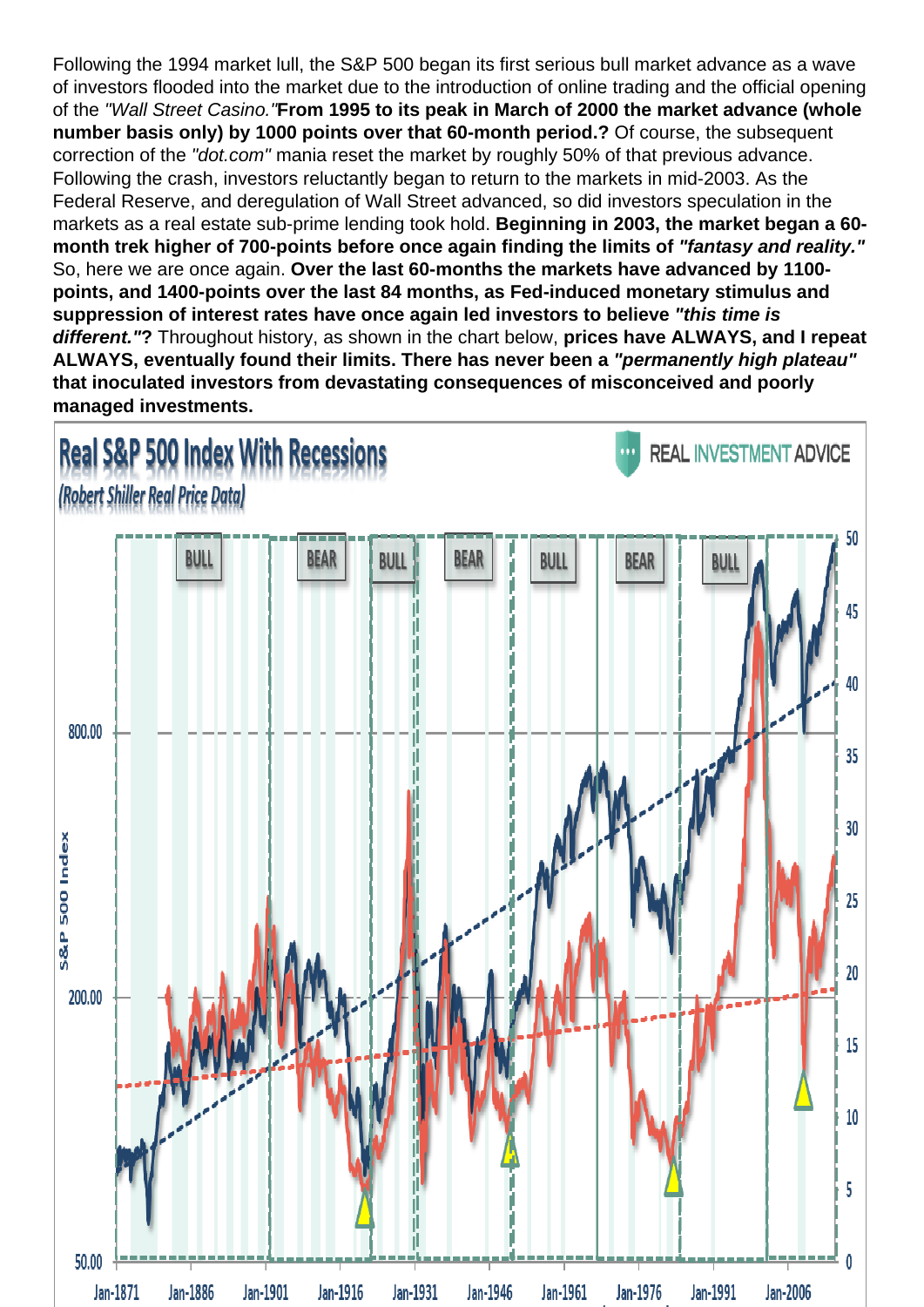Importantly, as you will note above, whenever prices have had extreme deviations from the underlying long-term growth trend, as we have currently, the resolution of those excesses were never accomplished by just a "reversion TO the mean." ? With the markets, and the economy, currently pushing the historical limits of time and distance, the reality of an unexpected mean-reverting event has risen in recent months. While such a statement does not imply that a correction will occur immediately, or even within the next few months, Since I covered ["Curing The Trading Addiction"](https://realinvestmentadvice.com/10-steps-to-curing-the-trading-addiction/) yesterday, which were more general concepts of money management, I wanted to follow up with the specific actions we?take which lead us to poor outcomes over time.

# Common Trading Mistakes

Many of these are related and are part and parcel of the same refusal to pay proper attention to risk management. If you recognize your own actions in some of these, join the club.? Over the years, I've committed every sin on the list at least once. Still do on occasion. 1) Refusing To Take A Loss ? Until The Loss Takes You.

When you buy a stock it should be with the expectation that it will go up - otherwise, why would you buy it?. If it goes down instead, you've made a mistake in your analysis. Either you're early, or just plain wrong. It amounts to the same thing.

"There is no shame in being wrong, only in STAYING wrong."

This goes to the heart of the familiar adage: "let winners run, cut losers short."Nothing will eat into your performance more than carrying a bunch of dogs and their attendant fleas, both in terms of actual losses and in terms of dead, or underperforming, money.

#### 2) The Unrealized Loss

From whence came the idiotic notion that a loss "on paper" isn't a "real" loss until you actually sell the stock? Or that a profit isn't a profit until the stock is sold and the money is in the bank? Nonsense!

"Your portfolio is worth whatever you can sell it for, at the market, right at this moment.? No more. No less."

People are reluctant to sell a loser for a variety of reasons. For some it's an ego/pride thing, an inability to admit they've made a mistake. That is false pride, and it's faulty thinking. Your refusal to acknowledge a loss doesn't make it any less real. Hoping, and waiting, for a loser to come back and save your fragile pride is just plain stupid. Losses are a cost of doing business, a part of the game. If you never have losses, then you are not trading properly. Most pros have three losers for every winner. They make money by keeping the losses small and letting the profits build. You should be almost happy to take a loss. It means that you have jettisoned an underachiever stock and have freed up that dead money to put to better use elsewhere. Take your losses ruthlessly, put them out of mind and don't look back, and turn your attention to your next trade.

#### 3) If I Bet Big ? I Win Big

You also lose big. Preservation Of Capital Is Paramount. If you run out of chips, the game is over. Most professionals will allocate no more than 2-5% of their total investment capital to any one position. Even when your analysis is overwhelmingly bullish, it never hurts to have some cash on hand , even if it earns ZERO in money markets. This gives you liquid cash to buy opportunities, but also keeps you from having to liquidate a position at an inopportune time to raise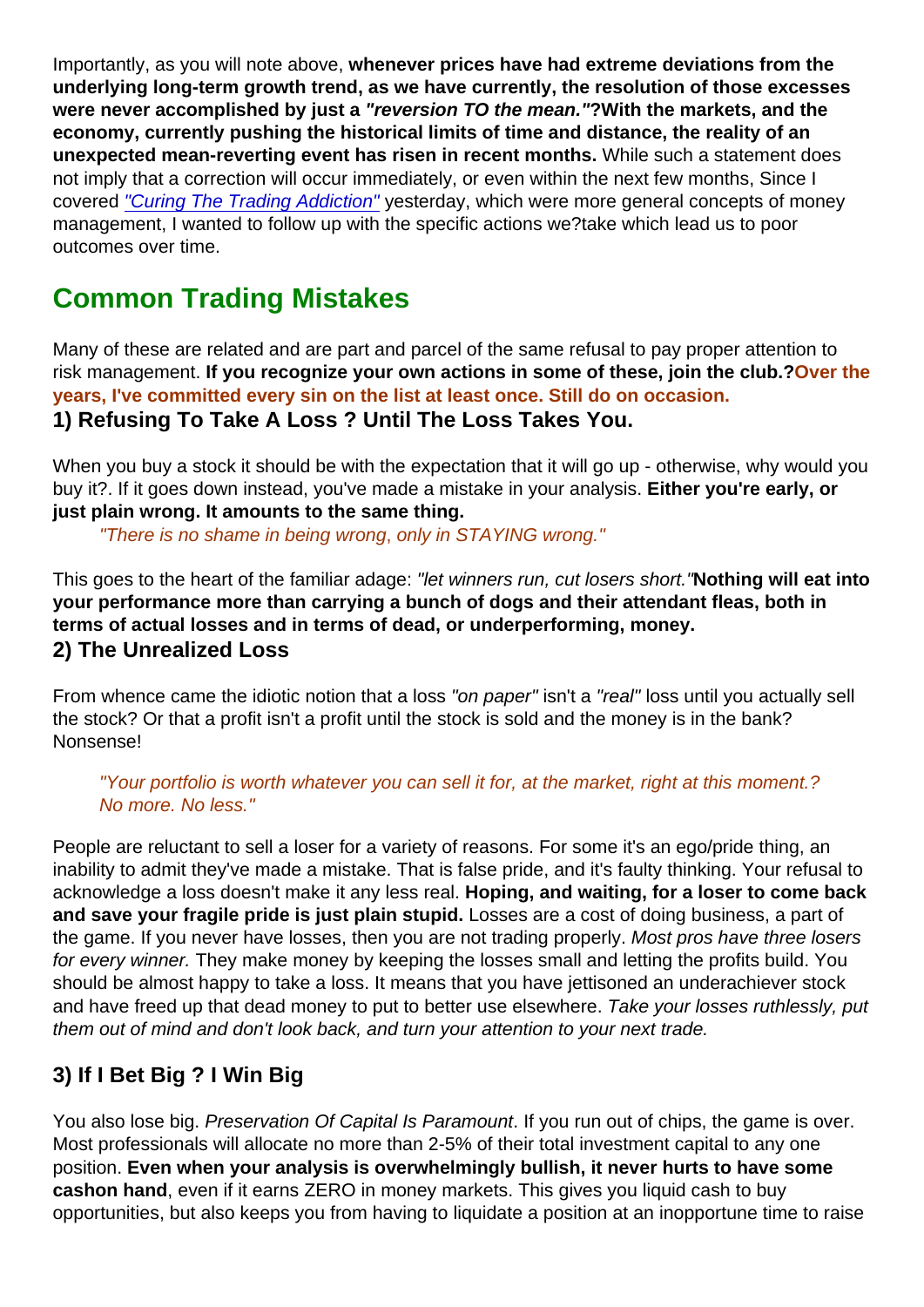cash for the ?Murphy Emergency?(the emergency that always occurs when you have the least amount of cash available ? Murphy?s Law #73) As the market becomes more overbought, overextended, and overvalued, your cash level should rise accordingly. Then as the market gets more oversold and undervalued, you have cash to raise your market exposure. Or rather, "sell high so you can buy low."

#### **4) Bottom Feeding Knife Catchers**

Don't ANTICIPATE bottoms. It's almost always better to let the stock find its bottom on its own, and then start to nibble. Just because a stock is down, doesn't mean it can't go down even more. **Let stocks and markets bottom and top on their own and limit your efforts to recognizing the fact "soon enough."**

"Nobody, and I mean nobody, can consistently nail the bottom tick or top tick.?Anyone who says they do, is probably lying."

# **5) Dollar Cost Averaging**

Don't do it. For one thing, you shouldn't even have the opportunity, because you should have sold that dog before it got to the level where averaging down is tempting.?**The pros average UP, not down.** They got to be pros because they added to winners, not losers. Only advisors without a real investment discipline or strategy, or those just collecting fees for assets under management, promote dollar cost averaging.

# **6) You Can?t Fight City Hall OR The Trend**

The vast majority of stocks, roughly?80%, will go with the market flow. And so should you. It doesn't make sense to counter trade the prevailing market trend. Don?t short stocks in strong uptrends and don?t buy?stocks in strong downtrends. **Remember, real investors don?t speculate ? ?The Trend Is Your Friend?** If you're worried about a short-term pullback, simply cut back on your trading, take a few profits, and build up your stash of cash until the squall has passed. **There is "NO RULE" that says you have to be invested "all the time."?**

### **7) A Good Company Is Not Necessarily A Good Stock**

This is, at heart, a problem with fundamental analysis which will identify great companies but doesn?t take into account market, and investor, sentiment. **Combining fundamental analysis, which tells you "what" to buy, with technical analysis, to?determine ?when? to buy, will help you own a great company which is also a great stock.? 8) Chasing Performance**

Yes, you can make a quick buck chasing momentum, but you can lose it even quicker. You can never be sure there's a greater fool coming in after you, and that could make you the "greatest" fool"?of all.

### **9) Technically Trapped**

Amateur technicians regularly fall into periods where they tend to favor one or two indicators over all others. No harm in that, so long as the favored indicators keep on working. However, market conditions change which also means the efficacy of your indicators will change. **Indicators which?work in one type of market, may lead you badly astray in another.** You have to be aware of what's working now and what's not, and be ready to shift when conditions shift. There is